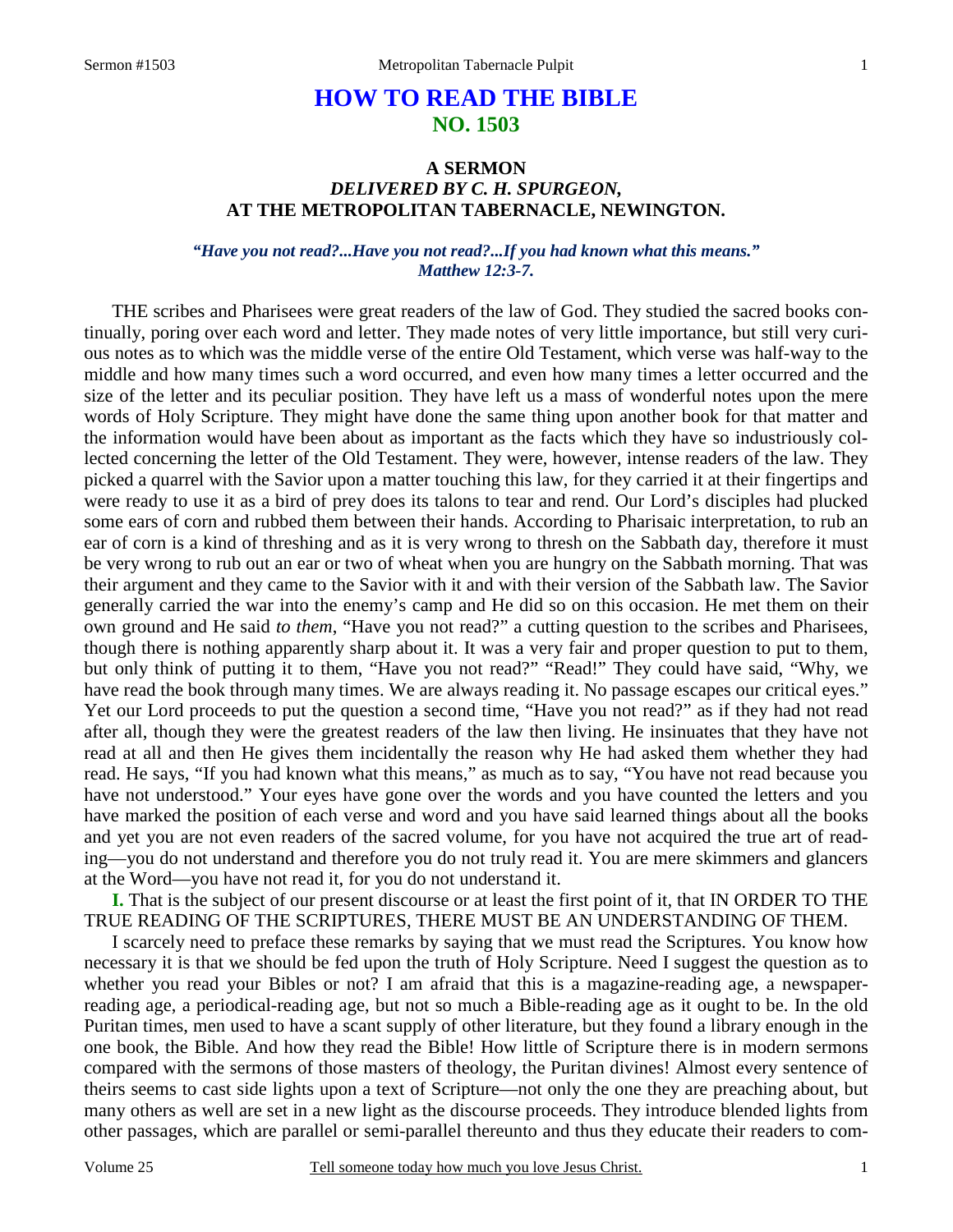pare spiritual things with spiritual. I would to God that we ministers kept more closely to the grand old book. We should be instructive preachers if we did, even if we were ignorant of "modern thought" and were not "abreast of the times." I warrant you we should be leagues ahead of our times if we kept closely to the Word of God. As for you, my brothers and sisters, who have not to preach, the best food for you is the Word of God itself. Sermons and books are well enough, but streams that run for a long distance above ground gradually gather for themselves some of the soil through which they flow and they lose the cool freshness with which they started from the spring head. Truth is sweetest where it breaks from the smitten rock, for at its first gush it has lost none of its heavenliness and vitality. It is always best to drink at the well and not from the tank. You shall find that reading the Word of God for yourselves, reading it rather than notes upon it, is the surest way of growing in grace. Drink of the unadulterated milk of the Word of God and not of the skim milk or the milk and water of man's word.

 But now, beloved, our point is that much apparent Bible reading is not Bible reading at all. The verses pass under the eye and the sentences glide over the mind, but there is no true reading. An old preacher used to say the Word has mighty free course among many nowadays, for it goes in one of their ears and out the other. So it seems to be with some readers—they can read a very great deal because they do not read anything. The eye glances but the mind never rests. The soul does not light upon the truth and stay there. It flits over the landscape as a bird might do, but it builds no nest therein and finds no rest for the sole of its foot. Such reading is not reading. Understanding the meaning is the essence of true reading. Reading has a kernel to it and the mere shell is little worth. In prayer, there is such a thing as praying in prayer a praying that is the heart of the prayer. So in praise, there is a praising in song, an inward fire of intense devotion, which is the life of the hallelujah. It is so in fasting, there is a fasting which is not fasting and there is an inward fasting, a fasting of the soul, which is the soul of fasting. It is even so with the reading of the Scriptures. There is an interior reading, a kernel reading, a true and living reading of the Word. This is the soul of reading and if it is not there, the reading is a mechanical exercise and profits nothing. Now, beloved, unless we understand what we read, we have not read it. The heart of the reading is absent. We commonly condemn the Romanists for keeping the daily service in the Latin tongue. Yet it might as well be in the Latin language as in any other tongue if it is not understood by the people. Some comfort themselves with the idea that they have done a good thing when they have read a chapter, into the meaning of which they have not entered at all. But does not nature herself reject this as a mere superstition? If you had turned the book upside down and spent the same time in looking at the characters in that direction, you would have gained as much good from it as you will in reading it in the regular way without understanding it. If you had a New Testament in Greek, it would be very Greek to some of you, but it would do you as much good to look at that as it does to look at the English New Testament unless you read with understanding heart. It is not the letter which saves the soul—the letter kills in many senses and never can it give life. If you harp on the letter alone, you may be tempted to use it as a weapon against the truth, as the Pharisees did of old, and your knowledge of the letter may breed pride in you to your destruction. It is the spirit, the real inner meaning that is sucked into the soul, by which we are blessed and sanctified. We become saturated with the Word of God, like Gideon's fleece, which was wet with the dew of heaven—and this can only come to pass by our receiving it into our minds and hearts, accepting it as God's truth and so far understanding it as to delight in it. We must understand it, then, or else we have not read it aright.

 Certainly, the benefit of reading must come to the soul by the way of the understanding. When the high priest went into the Holy Place, he always lit the golden candlestick before he kindled the incense upon the brazen altar, as if to show that the mind must have illumination before the affections can properly rise towards their divine object. There must be knowledge of God before there can be love to God. There must be a knowledge of divine things, as they are revealed, before there can be an enjoyment of them. We must try to make out, as far as our finite mind can grasp, what God means by this and what He means by that. Otherwise we may kiss the book and have no love to its contents. We may reverence the letter and yet really have no devotion towards the Lord who speaks to us in these words. Beloved, you will never get comfort to your soul out of what you do not understand, nor find guidance for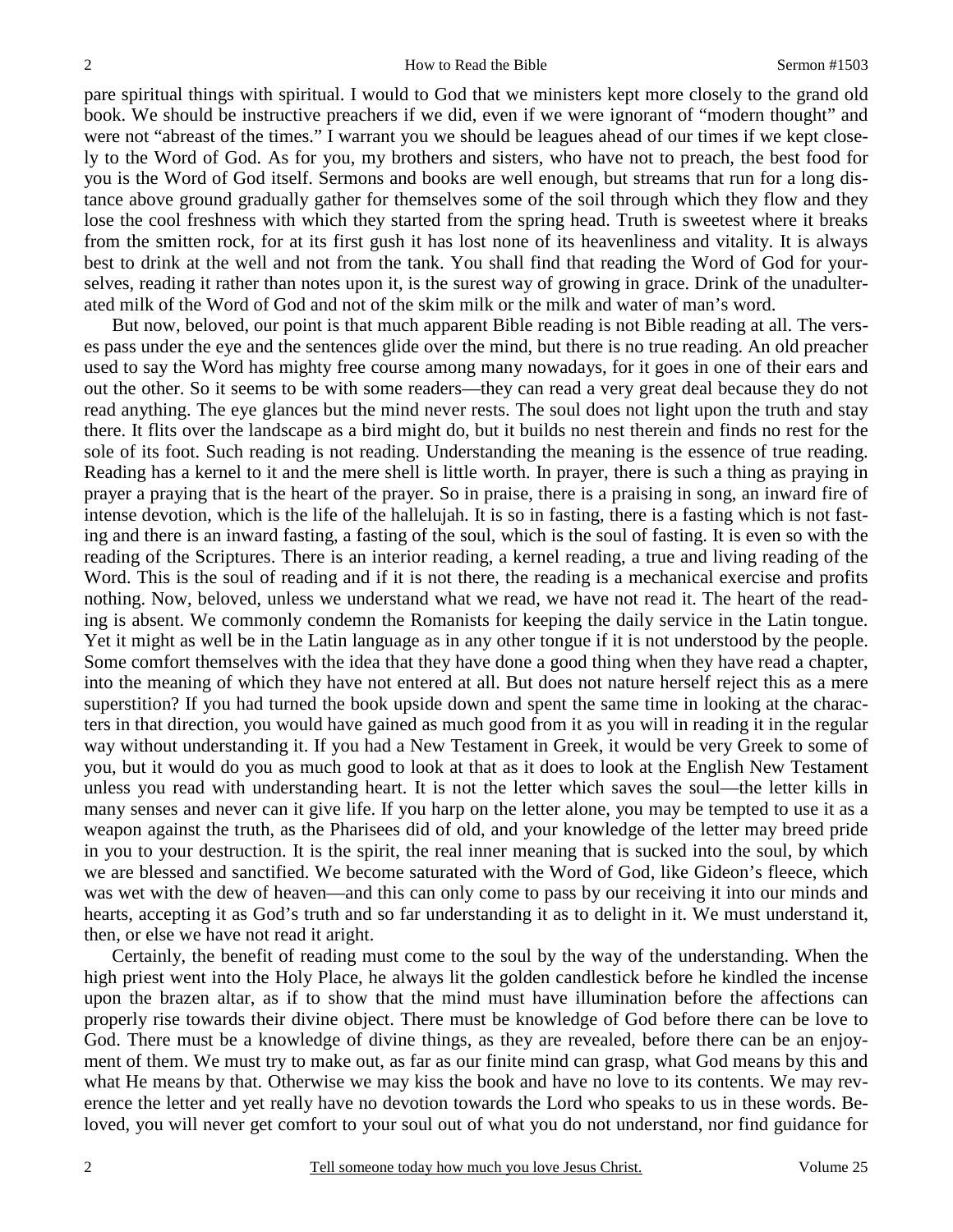your life out of what you do not comprehend. Nor can any practical bearing upon your character come out of that which is not understood by you.

 Now, if we are thus to understand what we read or otherwise we read in vain, this shows us that when we come to the study of Holy Scripture we should try to have our mind well awake to it. We are not always fit, it seems to me, to read the Bible. At times it were well for us to stop before we open the volume. "Put off your shoe from your foot, for the place whereon you stand is holy ground." You have just come in from careful thought and anxiety about your worldly business and you cannot immediately take that book and enter into its heavenly mysteries. As you ask a blessing over your meat before you eat, so it would be a good rule for you to ask a blessing on the Word before you partake of its heavenly food. Pray the Lord to strengthen your eyes before you dare to look into the eternal light of Scripture. As the priests washed their feet at the laver before they went to their holy work, so it were well to wash the soul's eyes with which you look upon God's Word, to wash even the fingers, if I may so speak of the mental fingers with which you will turn from page to page—that with a holy book you may deal after a holy fashion. Say to your soul, "Come, soul, wake up. You are not now about to read the newspaper. You are not now perusing the pages of a human poet to be dazzled by his flashing poetry. You are coming very near to God who sits in the Word like a crowned monarch in his halls. Wake up, my glory. Wake up, all that is within me. Though just now I may not be praising and glorifying God, I am about to consider that which should lead me to do so and therefore it is an act of devotion. So be on the stir, my soul. Be on the stir and bow not sleepily before the awful throne of the Eternal." Scripture reading is our spiritual mealtime. Sound the gong and call in every faculty to the Lord's own table to feast upon the precious meat which is now to be partaken of or rather, ring the church bells as for worship, for the studying of the Holy Scripture ought to be as solemn a deed as when we lift the psalm upon the Sabbath day in the courts of the Lord's house.

 If these things are so, you will see at once, dear friends, that if you are to understand what you read, *you will need to meditate upon it*. Some passages of Scripture lie clear before us—blessed shallows in which the lambs may wade—but there are deeps in which our mind might rather drown herself than swim with pleasure if she came there without caution. There are texts of Scripture which are made and constructed on purpose to make us think. By this means, among others, our heavenly Father would educate us for heaven by making us think our way into divine mysteries. Hence He puts the Word in a somewhat involved form to compel us to meditate upon it before we reach the sweetness of it. He might, you know, have explained it to us so that we might catch the thought in a minute, but He does not please to do so in every case. Many of the veils which are cast over Scripture are not meant to hide the meaning from the diligent, but to compel the mind to be active, for oftentimes the diligence of the heart in seeking to know the divine mind does the heart more good than the knowledge itself. Meditation and careful thought exercise us and strengthen the soul for the reception of the yet more lofty truths. I have heard that the mothers who, in the Balearic isles in the old times, wanted to bring their boys up to be good slingers would put their dinners up above them where they could not get at them until they threw a stone and fetched them down. Our Lord wishes us to be good slingers and He puts up some precious truth in a lofty place where we cannot get it down except by slinging at it and at last we hit the mark and find food for our souls. Then have we the double benefit of learning the art of meditation and partaking of the sweet truth which it has brought within our reach. We must meditate, brethren. These grapes will yield no wine till we tread upon them. These olives must be put under the wheel and pressed again and again, that the oil may flow. In a dish of nuts, you may know which nut has been eaten because there is a little hole which the insect has punctured through the shell. Just a little hole and then inside there is the living thing eating up the kernel. Well, it is a grand thing to bore through the shell of the letter and then to live inside feeding upon the kernel. I would wish to be such a little worm as that, living within and upon the Word of God, having bored my way through the shell and having reached the innermost mystery of the blessed gospel. The Word of God is always most precious to the man who most lives upon it. As I sat last year under a wide-spreading beech, I was pleased to mark with prying curiosity the singular habits of that most wonderful of trees, which seems to have intelligence about it, while other trees have not. I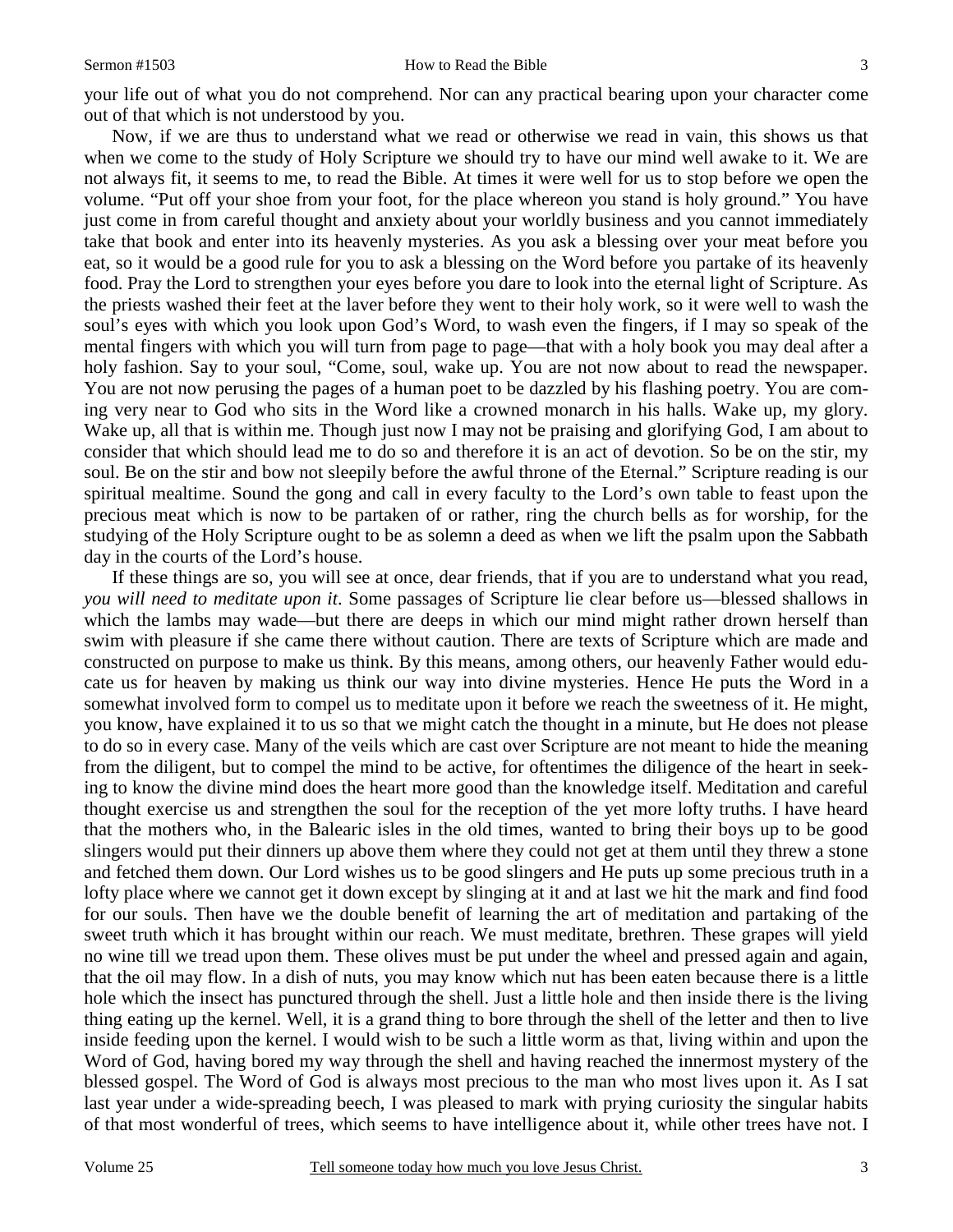wondered and admired the beech, but I thought to myself, I do not think half as much of this beech tree as yonder squirrel does. I see him leap from bough to bough and I feel sure that he dearly values the old beech tree because he has his home somewhere inside it in a hollow place. These branches are his shelter and those beechnuts are his food. He lives upon the tree. It is his world, his playground, his granary, his home—indeed, it is everything to him, and it is not so to me, for I find my rest and food elsewhere. With God's Word it is well for us to be like squirrels, living in it and living on it. Let us exercise our minds by leaping from bough to bough of it, find our rest and food in it and make it our all in all. We shall be the people that get the most profit out of it if we make it to be our food, our medicine, our treasury, our armory, our rest, our delight. May the Holy Spirit lead us to do this and make the Word thus precious to our souls.

 Beloved, I would next remind you that for this end *we shall be compelled to pray*. It is a grand thing to be driven to think, but it is a grander thing to be driven to pray through having been made to think. Am I not addressing some of you who do not read the Word of God and am I not speaking to many more who do read it, but do not read it with the strong resolve that they will understand it? I know it must be so. Do you wish to begin to be true readers? Will you henceforth labor to understand? Then you must get to your knees. You must cry to God for direction. Who understands a book best? The author of it. If I want to ascertain the real meaning of a rather twisted sentence, and the author lives near me and I can call upon him, I shall ring at his door and say, "Would you kindly tell me what you mean by that sentence? I have no doubt whatever that it is very clear, but I am such a simpleton that I cannot make it out. I have not the knowledge and grasp of the subject which you possess and therefore your allusions and descriptions are beyond my range of knowledge. It is quite within your range and commonplace to you, but it is very difficult to me. Would you kindly explain your meaning to me?" A good man would be glad to be thus treated and would think it no trouble to unravel his meaning to a candid inquirer. Thus I should be sure to get the correct meaning, for I should be going to the fountainhead when I consulted the author. So, beloved, the Holy Spirit is with us and when we take His book and begin to read and want to know what it means, we must ask the Holy Spirit to reveal the meaning. He will not work a miracle, but He will elevate our minds and He will suggest to us thoughts which will lead us on by their natural relation, the one to the other, till at last we come to the pith and marrow of His divine instruction. Seek, then, very earnestly the guidance of the Holy Spirit, for if the very soul of reading is the understanding of what we read, then we must in prayer call upon the Holy Spirit to unlock the secret mysteries of the inspired Word.

 If we thus ask the guidance and teaching of the Holy Spirit, it will follow, dear friends, that *we shall be ready to use all means and helps towards the understanding of the Scriptures*. When Philip asked the Ethiopian eunuch whether he understood the prophecy of Isaiah, he replied, "How can I, unless some man should guide me?" Then Philip went up and opened to him the Word of the Lord. Some, under the pretense of being taught of the Spirit of God, refuse to be instructed by books or by living men. This is no honoring of the Spirit of God—it is a disrespect to Him—for if He gives to some of His servants more light than to others, and it is clear He does, then they are bound to give that light to others and to use it for the good of the church. But if the other part of the church refuse to receive that light, to what end did the Spirit of God give it? This would imply that there is a mistake somewhere in the economy of gifts and graces which is managed by the Holy Spirit. It cannot be so. The Lord Jesus Christ pleases to give more knowledge of His Word and more insight into it to some of His servants than to others and it is ours to joyfully accept the knowledge which He gives in such ways as He chooses to give it. It would be most wicked of us to say, "We will not have the heavenly treasure which exists in earthen vessels. If God will give us the heavenly treasure out of His own hand, but not through the earthen vessel, we will have it, but we think we are too wise, too heavenly minded, too spiritual altogether to care for jewels when they are placed in earthen pots. We will not hear anybody and we will not read anything except the Bible itself. Neither will we accept any light except that which comes in through a crack in our own roof. We will not see by another man's candle—we would sooner remain in the dark." Brethren, do not let us fall into such folly. Let the light come from God, and though a child shall bring it, we will joyfully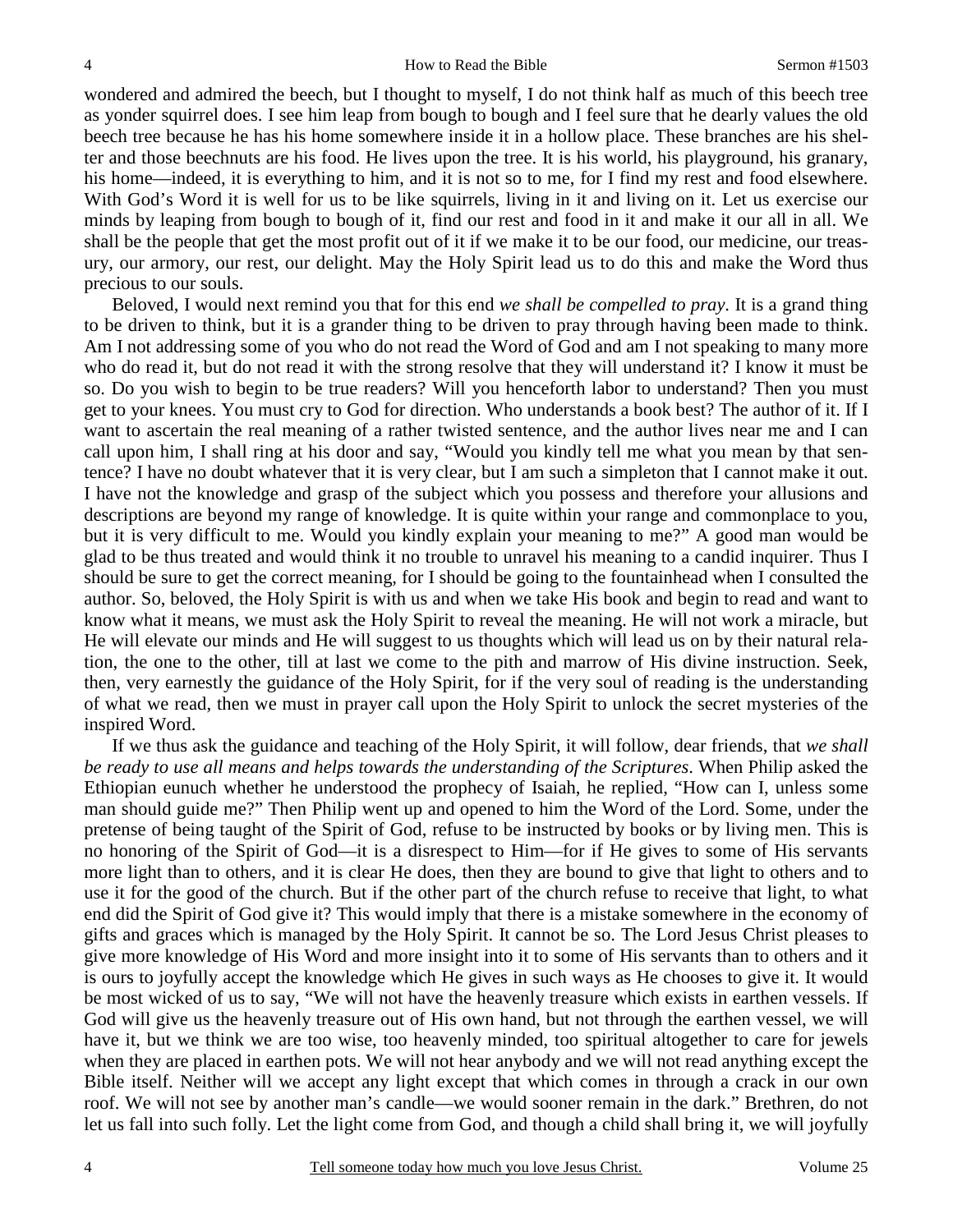accept it. If any of His servants, whether Paul or Apollos or Cephas, shall have received light from Him, behold, "All are yours, and you are Christ's, and Christ is God's" and therefore accept of the light which God has kindled and ask for grace that you may turn that light upon the Word of God so that when you read it you may understand it.

 I do not wish to say much more about this, but I should like to push it home upon some of you. You have Bibles at home, I know. You would not like to be without Bibles. You would think you were heathens if you had no Bibles. You have them very neatly bound and they are very fine looking volumes not much thumbed, not much worn, and not likely to be so, for they only come out on Sundays for an airing and they lie in lavender with the clean pocket-handkerchiefs all the rest of the week. You do not read the Word, you do not search it, and how can you expect to get the divine blessing? If the heavenly gold is not worth digging for, you are not likely to discover it. Often and often have I told you that the searching of the Scriptures is not the way of salvation. The Lord has said, "Believe in the Lord Jesus Christ and you shall be saved." But still, the reading of the Word often leads, like the hearing of it, to faith and faith brings salvation, for faith comes by hearing and reading is a sort of hearing. While you are seeking to know what the gospel is, it may please God to bless your souls. But what poor reading some of you give to your Bibles. I do not want to say anything which is too severe because it is not strictly true—let your own consciences speak, but still, I make bold to inquire—Do not many of you read the Bible in a very hurried way just a little bit and off you go? Do you not soon forget what you have read and lose what little effect it seemed to have? How few of you are resolved to get at its soul, its juice, its life, its essence, and to drink in its meaning. Well, if you do not do that, I tell you again your reading is miserable reading, dead reading, unprofitable reading—it is not reading at all. The name would be misapplied. May the blessed Spirit give you repentance touching this thing.

**II.** But now, secondly and very briefly, let us notice that IN READING WE OUGHT TO SEEK OUT THE SPIRITUAL TEACHING OF THE WORD. I think that is in my text, because our Lord says, "Have you not read?" Then, again, "Have you not read?" And then He says, "If you had known what this means" and the meaning is something very spiritual. The text He quoted was, "I will have mercy and not sacrifice," a text out of the prophet Hosea. Now, the scribes and Pharisees were all for the letter of the sacrifice, the killing of the bullock, and so on. They overlooked the spiritual meaning of the passage, "I will have mercy and not sacrifice," namely that God prefers that we should care for our fellow creatures rather than that we should observe any ceremonies of His law so as to cause hunger or thirst and thereby death to any of the creatures that His hands have made. They ought to have passed beyond the outward into the spiritual and all our readings ought to do the same.

 Notice that this should be the case when we read *the historical passages*. "Have you not read what David did, when he was hungry and they that were with him; how he entered into the house of God and did eat the show bread, which was not lawful for him to eat, neither for them which were with him, but only for the priests?" This was a piece of history and they ought so to have read it as to have found spiritual instruction in it. I have heard very stupid people say, "Well, I do not care to read the historical parts of Scripture." Beloved friends, you do not know what you are talking about when you say so. I say to you by experience that I have sometimes found even a greater depth of spirituality in the histories than I have in the Psalms. You will say, "How is that?" I assert that when you reach the inner and spiritual meaning of a history you are often surprised at the wondrous clearness the realistic force with which the teaching comes home to your soul. Some of the most marvelous mysteries of revelation are better understood by being set before our eyes in the histories than they are by the verbal declaration of them. When we have the statement to explain the illustration, the illustration expands and enlivens the statement. For instance, when our Lord Himself would explain to us what faith was, He sent us to the history of the brazen serpent—and who is there that has ever read the story of the brazen serpent and has not felt that he has had a better idea of faith through the picture of the dying, snake-bitten persons looking at the serpent of brass and living, than from any description which even Paul has given us, wondrously as he defines and describes? Never, I pray you, depreciate the historical portions of God's Word, but when you cannot get good out of them, say, "That is my foolish head and my slow heart. O Lord, be pleased to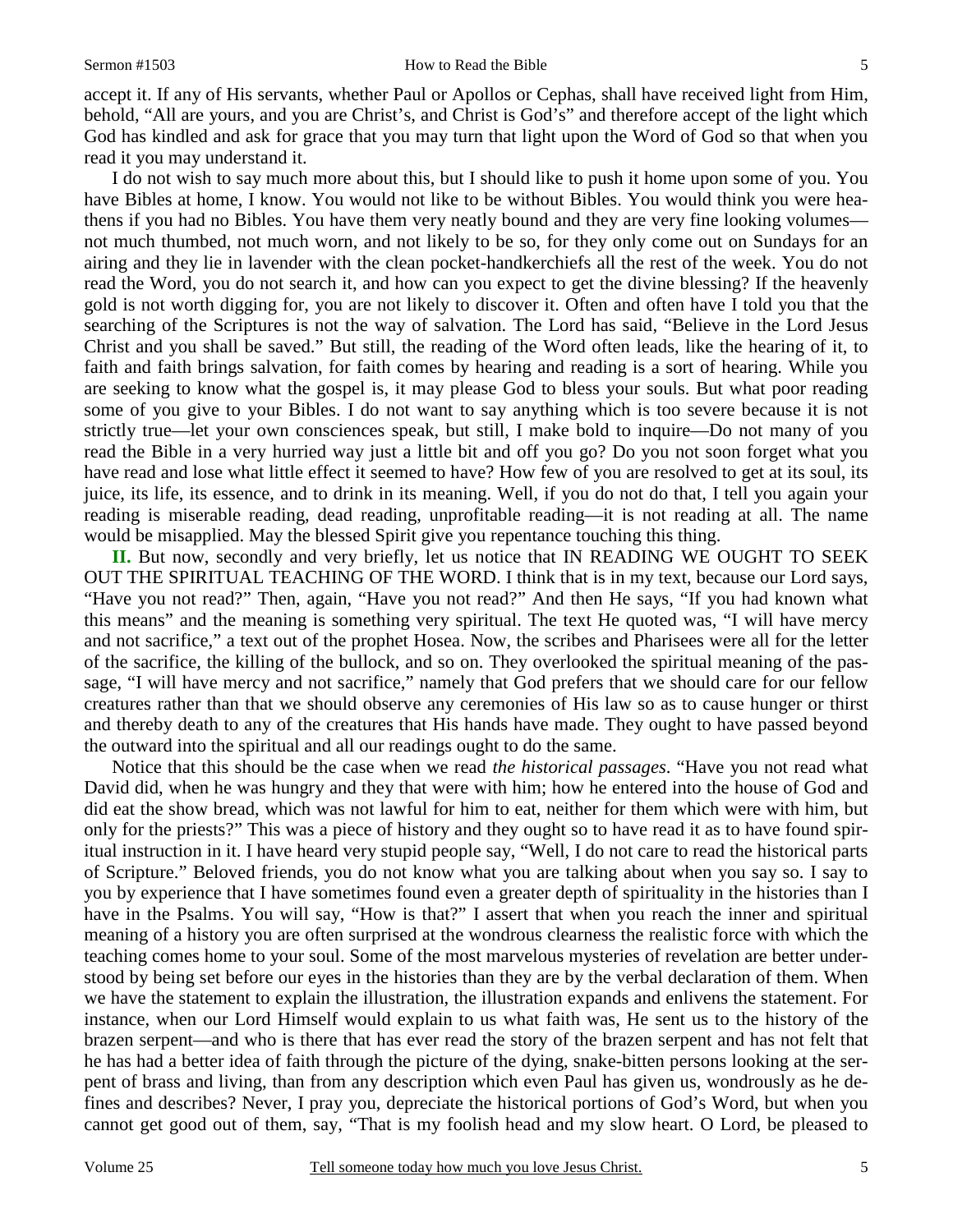clear my brain and cleanse my soul." When He answers that prayer, you will feel that every portion of God's Word is given by inspiration and is and must be profitable to you. Cry, "Open my eyes, that I may behold wondrous things out of Your law."

 Just the same thing is true with regard to all the ceremonial precepts, because the Savior goes on to say, "Have you not read in the law, how that on the Sabbath days the priests in the temple profane the Sabbath and are blameless?" There is not a single precept in the old law but has an inner sense and meaning—therefore do not turn away from Leviticus or say, "I cannot read these chapters in the books of Exodus and Numbers. They are all about the tribes and their standards, the stations in the wilderness and the marches, the tabernacle and furniture, or about golden utensils and bowls and boards and sockets and precious stones and blue and scarlet and fine linen." No, but look for the inner meaning. Make thorough search, for as in a king's treasure that which is the most closely locked up and the hardest to come at is the choicest jewel of the treasure, so is it with the Holy Scriptures. Did you ever go to the British Museum library? There are many books of reference there which the reader is allowed to take down when he pleases. There are other books for which he must write a ticket and he cannot get them without the ticket. But they have certain choice books which you will not see without a special order and then there is an unlocking of doors, an opening of cases—and there is a watcher with you while you make your inspection. You are scarcely allowed to put your eye on the manuscript for fear you should blot a letter out by glancing at it. It is such a precious treasure—there is not another copy of it in all the world—and so you cannot get at it easily. Just so, there are choice and precious doctrines of God's Word which are locked up in such cases as Leviticus or Solomon's Song and you cannot get at them without a deal of unlocking of doors—and the Holy Spirit Himself must be with you or else you will never come at the priceless treasure. The higher truths are as choicely hidden away as the precious regalia of princes. Therefore, search as well as read. Do not be satisfied with a ceremonial precept till you reach its spiritual meaning, for that is true reading. You have not read till you understand the spirit of the matter.

 It is the same with the doctrinal statements of God's Word. I have sorrowfully observed some persons who are very orthodox and who can repeat their creed very glibly and yet the principal use that they make of their orthodoxy is to sit and watch the preacher with the view of framing a charge against him. He has uttered a single sentence, which is judged to be half a hair's breadth below the standard! "That man is not sound. He said some good things, but he is rotten at the core, I am certain. He used an expression which was not 18 ounces to the pound." Sixteen ounces to the pound are not enough for these dear brethren of whom I speak—they must have something more and over and above the shekel of the sanctuary. Their knowledge is used as a microscope to magnify trifling differences. I hesitate not to say that I have come across persons who—

### *"Could a hair divide Between the west and north-west side,"*

in matters of divinity, but who know nothing about the things of God in their real meaning. They have never drank them into their souls, but only sucked them up into their mouths to spit them out on others. The doctrine of election is one thing, but to know that God has predestinated you and to have the fruit of it in the good works to which you are ordained, is quite another thing. To talk about the love of Christ; to talk about the heaven that is provided for His people and such things—all this is very well—but this may be done without any personal acquaintance with them. Therefore, beloved, never be satisfied with a sound creed, but desire to have it graven on the tablets of your heart. The doctrines of grace are good, but the grace of the doctrines is better still. See that you have it and be not content with the idea that you are instructed until you so understand the doctrine that you have felt its spiritual power.

 This makes us feel that, in order to come to this, we shall need to feel Jesus present with us whenever we read the Word. Mark that fifth verse, which I would now bring before you as part of my text which I have hitherto left out. "Have you not read in the law, how on the Sabbath days the priests in the temple profane the Sabbath, and are blameless? But I say unto you, that in this place is one greater than the temple." Ay, they thought much about the letter of the Word, but they did not know that He was there who is the Sabbath's Master—man's Lord and the Sabbath's Lord—and Lord of everything. Oh,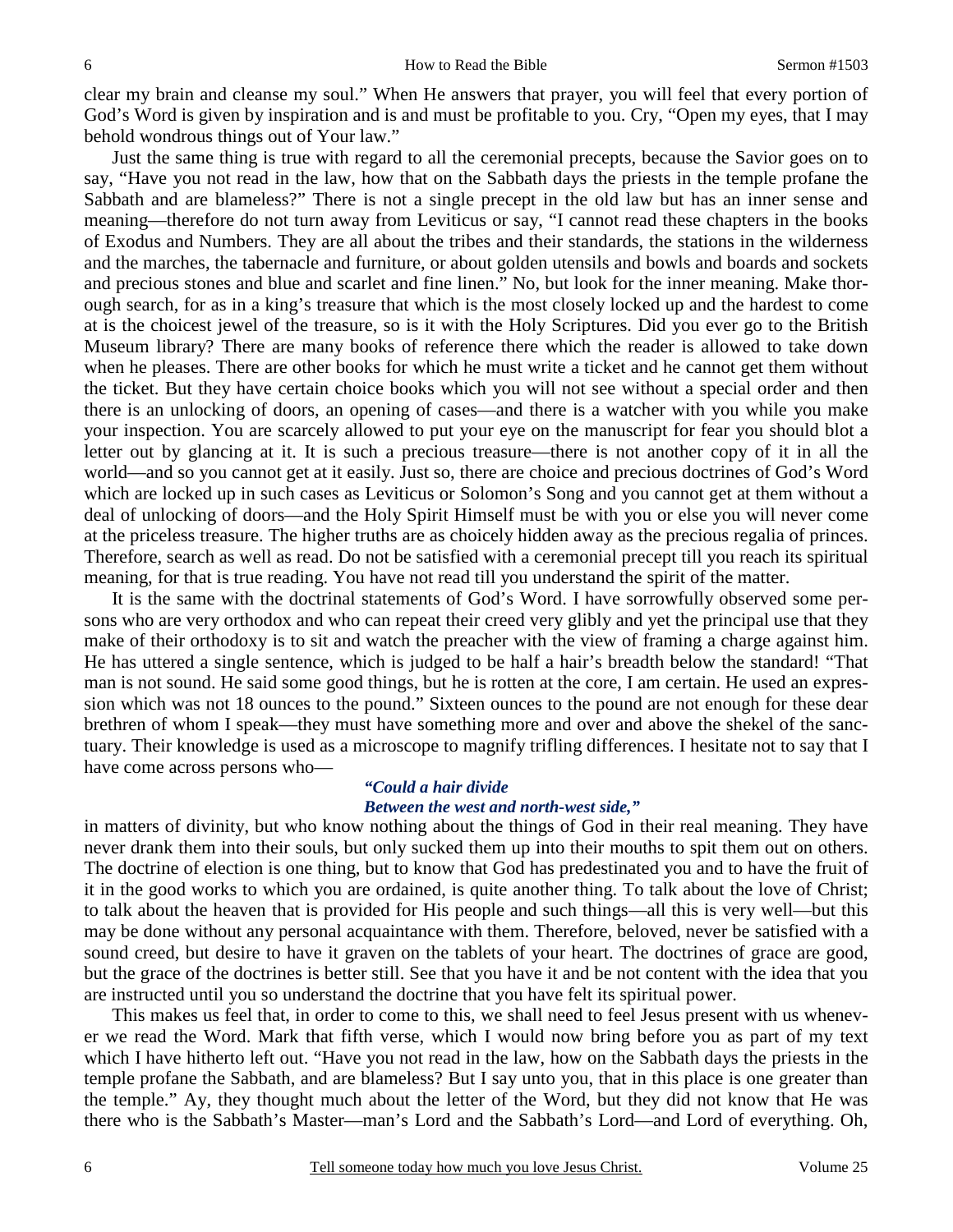when you have gotten hold of a creed, or of an ordinance, or anything that is outward in the letter, pray the Lord to make you feel that there is something greater than the printed book and something better than the mere shell of the creed. There is one person greater than they all and to Him we should cry that He may be ever with us. O living Christ, make this a living Word to me. Your Word is life, but not without the Holy Spirit. I may know this book of yours from beginning to end and repeat it all from Genesis to Revelation, and yet it may be a dead book to me and I may be a dead soul. But Lord, be present here, then will I look up from the book to the Lord, from the precept to Him who fulfilled it, from the law to Him who honored it, from the threatening to Him who has borne it for me, and from the promise to Him in whom it is, "Yes and amen." Ah, then we shall read the book so differently. He is here with me in this chamber of mine—I must not trifle. He leans over me. He puts His finger along the lines. I can see His pierced hand. I will read it as in His Presence. I will read it knowing that He is the substance of it, that He is the proof of this book as well as the writer of it—the sum of this Scripture as well as the author of it. That is the way for true students to become wise! You will get at the soul of Scripture when you can keep Jesus with you while you are reading. Did you never hear a sermon as to which you felt that if Jesus had come into that pulpit while the man was making his oration, He would have said, "Get down, get down. What business have you here? I sent you to preach about Me and you preach about a dozen other things. Go home and learn of Me and then come and talk." That sermon which does not lead to Christ, or of which Jesus Christ is not the top and the bottom, is a sort of sermon that will make the devils in hell laugh, but might make the angels of God weep, if they were capable of such emotion. You remember the story I told you of the Welshman who heard a young man preach a very fine sermon—a grand sermon, a high falutin, spread-eagle sermon—and when he had done, he asked the Welshman what he thought of it. The man replied that he did not think anything of it. "And why not?" "Because there was no Jesus Christ in it." "Well," he said, "but my text did not seem to run that way." "Never mind," said the Welshman, "your sermon ought to run that way." "I do not see that, however," said the young man. "No," said the other, "you do not see how to preach yet. This is the way to preach. From every little village in England, it does not matter where it is, there is sure to be a road to London. Though there may not be a road to certain other places, there is certain to be a road to London. Now, from every text in the Bible there is a road to Jesus Christ and the way to preach is just to say, 'How can I get from this text to Jesus Christ?' and then go preaching all the way along it." "Well, but," said the young man, "suppose I find a text that has not got a road to Jesus Christ." "I have preached for 40 years," said the old man, "and I have never found such a Scripture. But if I ever do find one, I will go over hedge and ditch but what I will get to Him, for I will never finish without bringing in my Master." Perhaps you will think that I have gone a little over hedge and ditch tonight, but I am persuaded that I have not, for the sixth verse comes in here and brings our Lord in most sweetly, setting Him in the very forefront of you Bible readers so that you must not think of reading without feeling that He is there, who is Lord and Master of everything that you are reading and who shall make these things precious to you if you realize Him in them. If you do not find Jesus in the Scriptures, they will be of small service to you, for what did our Lord Himself say? "You search the Scriptures, for in them you think you have eternal life, but you will not come unto Me that you might have life"—and therefore your searching comes to nothing. You find no life and remain dead in your sins. May it not be so with us.

**III.** Lastly, SUCH A READING OF SCRIPTURE, as implies the understanding of and the entrance into its spiritual meaning and the discovery of the divine person who is the spiritual meaning, IS PROF-ITABLE, for here our Lord says, "If you had known what this means, I will have mercy, and not sacrifice, you would not have condemned the guiltless." It will save us from making a great many mistakes if we get to understand the Word of God and among other good things we shall not condemn the guiltless.

 I have no time to enlarge upon these benefits, but I will just say, putting all together, that the diligent reading of the Word of God with the strong resolve to get at its meaning often begets spiritual life. We are begotten by the Word of God—it is the instrumental means of regeneration. Therefore, love your Bibles. Keep close to your Bibles. You seeking sinners—you who are seeking the Lord—your first business is to believe in the Lord Jesus Christ, but while you are yet in darkness and in gloom, oh, love